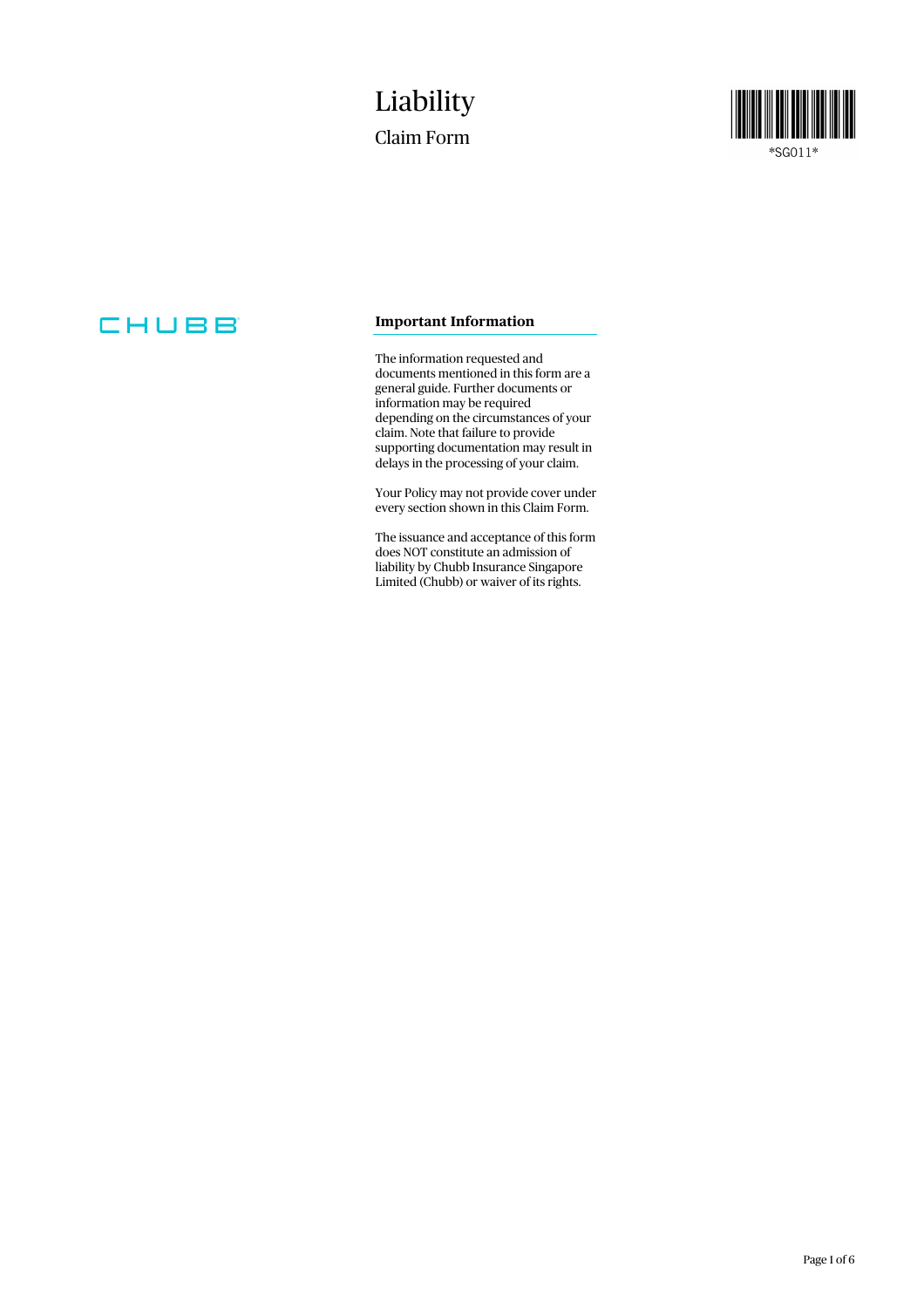## Section A: Particulars of Policyholder / Insured Person

Name of Policyholder / Insured Person (as shown in NRIC / Passport)

Address of Policyholder / Insured Person

|                           |                                                                                 | the control of the control of the control of the control of the control of the control of                                                                                                                                                                            | Postal Code               |
|---------------------------|---------------------------------------------------------------------------------|----------------------------------------------------------------------------------------------------------------------------------------------------------------------------------------------------------------------------------------------------------------------|---------------------------|
| Policy No.                |                                                                                 |                                                                                                                                                                                                                                                                      |                           |
| Period of Insurance       | From<br>DD / MM / YYYY                                                          | To                                                                                                                                                                                                                                                                   | DD / MM / YYYY            |
| Tel No. (Mobile)          |                                                                                 | NRIC / Passport No.                                                                                                                                                                                                                                                  |                           |
| Tel No. (Residence)       | the control of the control of the control of the control of the control of      | Age                                                                                                                                                                                                                                                                  |                           |
| Tel No. (Office)          |                                                                                 | Nationality                                                                                                                                                                                                                                                          |                           |
| Date of Birth             | DD / MM / YYYY                                                                  | Gender                                                                                                                                                                                                                                                               | $\Box$ Male $\Box$ Female |
| Date of Employment        | DD / MM / YYYY                                                                  | Occupation                                                                                                                                                                                                                                                           |                           |
| Email                     |                                                                                 |                                                                                                                                                                                                                                                                      |                           |
|                           |                                                                                 |                                                                                                                                                                                                                                                                      |                           |
| Address of Insured Person |                                                                                 |                                                                                                                                                                                                                                                                      |                           |
|                           |                                                                                 | the contract of the contract of the contract of the contract of the contract of                                                                                                                                                                                      | Postal Code               |
| Tel No. (Mobile)          |                                                                                 | NRIC / Passport No.                                                                                                                                                                                                                                                  |                           |
| Tel No. (Residence)       |                                                                                 | Age                                                                                                                                                                                                                                                                  |                           |
| Tel No. (Office)          | the contract of the contract of the contract of the contract of the contract of | Nationality                                                                                                                                                                                                                                                          |                           |
| Date of Birth             | DD / MM / YYYY                                                                  | Gender                                                                                                                                                                                                                                                               | $\Box$ Male $\Box$ Female |
| Date of Employment        | DD / MM / YYYY                                                                  | Relationship to Policyholder<br><u> 1989 - Jan Barnett, mars ann an t-Amhraid ann an t-Amhraid ann an t-Amhraid ann an t-Amhraid ann an t-Amhraid ann an t-Amhraid ann an t-Amhraid ann an t-Amhraid ann an t-Amhraid ann an t-Amhraid ann an t-Amhraid ann an t</u> |                           |
| Occupation                |                                                                                 |                                                                                                                                                                                                                                                                      |                           |
| Email                     |                                                                                 |                                                                                                                                                                                                                                                                      |                           |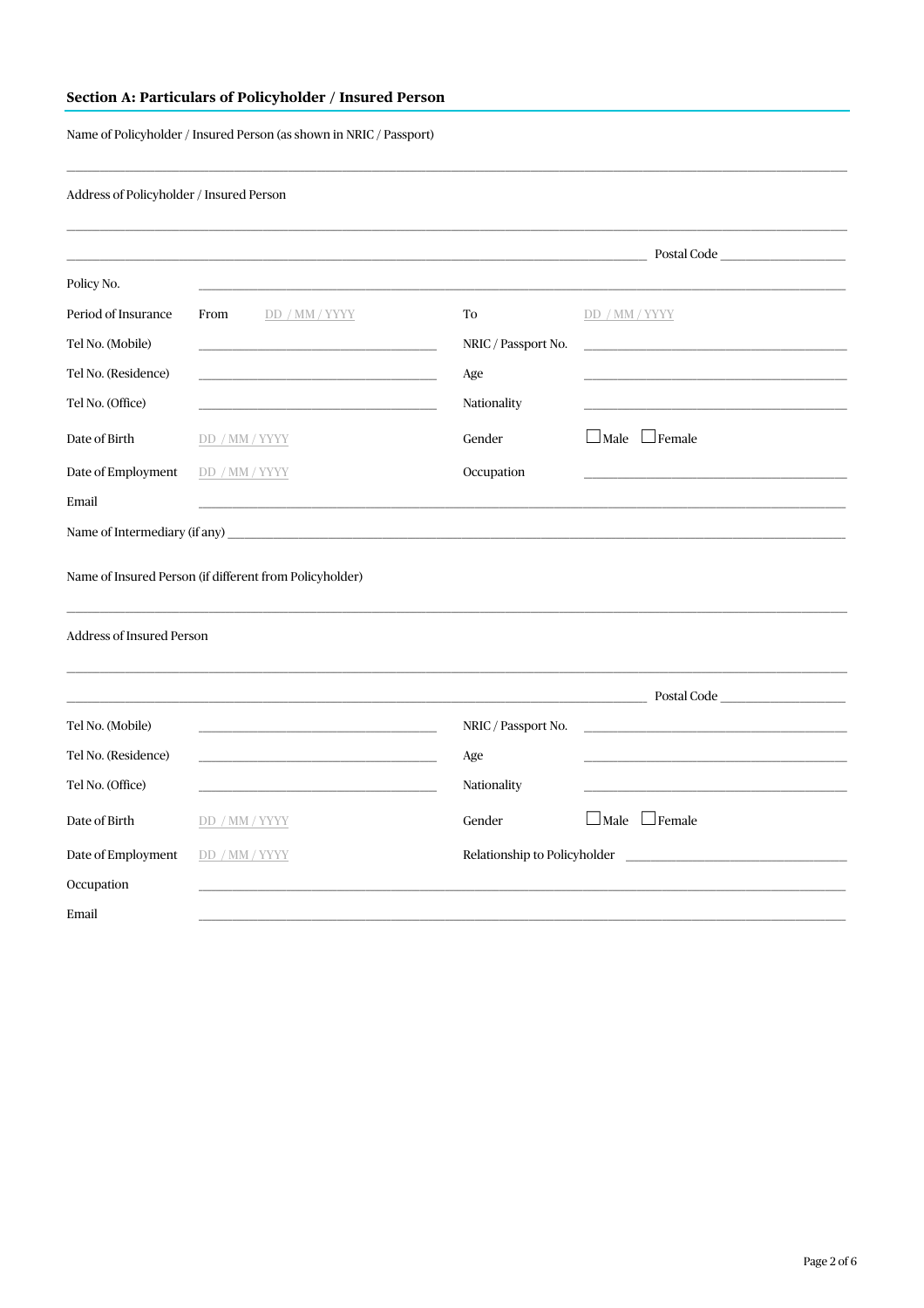## **Section B: Payment Details**

Please provide details for payment of your claim in the event that the claim is deemed payable by Chubb.

I hereby authorise and request Chubb to pay benefit due in respect of this claim as follows:

| <b>Cheque Payment</b>                                                                                                                                                                     |                                                                                                                  |                          |                                                  |  |  |  |
|-------------------------------------------------------------------------------------------------------------------------------------------------------------------------------------------|------------------------------------------------------------------------------------------------------------------|--------------------------|--------------------------------------------------|--|--|--|
|                                                                                                                                                                                           |                                                                                                                  |                          |                                                  |  |  |  |
| Electronic Funds Transfer (for payments in SGD and to bank accounts in Singapore)                                                                                                         |                                                                                                                  |                          |                                                  |  |  |  |
|                                                                                                                                                                                           |                                                                                                                  |                          |                                                  |  |  |  |
| Name of Bank                                                                                                                                                                              | and the control of the control of the control of the control of the control of the control of the control of the |                          |                                                  |  |  |  |
|                                                                                                                                                                                           |                                                                                                                  |                          |                                                  |  |  |  |
| If no name is provided, settlement will be effected to the payee as provided for under the terms of the policy.                                                                           |                                                                                                                  |                          |                                                  |  |  |  |
| Section C: Details of Loss / Occurrence                                                                                                                                                   |                                                                                                                  |                          |                                                  |  |  |  |
| Country of Loss / Occurrence                                                                                                                                                              | $\Box$ Singapore                                                                                                 | $\Box$ Malaysia          |                                                  |  |  |  |
| Place of Loss / Occurrence                                                                                                                                                                |                                                                                                                  |                          |                                                  |  |  |  |
| Date of Loss / Occurrence                                                                                                                                                                 | DD / MM / YYYY                                                                                                   |                          | Time of Loss / Occurrence (24-Hour)<br>H H : M M |  |  |  |
| Describe how the incident / loss took place (Please use supplementary sheet if necessary)                                                                                                 |                                                                                                                  |                          |                                                  |  |  |  |
|                                                                                                                                                                                           |                                                                                                                  |                          |                                                  |  |  |  |
|                                                                                                                                                                                           |                                                                                                                  |                          |                                                  |  |  |  |
|                                                                                                                                                                                           |                                                                                                                  |                          |                                                  |  |  |  |
|                                                                                                                                                                                           |                                                                                                                  |                          |                                                  |  |  |  |
|                                                                                                                                                                                           |                                                                                                                  |                          |                                                  |  |  |  |
|                                                                                                                                                                                           |                                                                                                                  |                          |                                                  |  |  |  |
|                                                                                                                                                                                           |                                                                                                                  |                          |                                                  |  |  |  |
| Were there witnesses to the incident?                                                                                                                                                     | $\Box$ Yes<br>$\Box$ No                                                                                          |                          |                                                  |  |  |  |
| If Yes, please provide details below:                                                                                                                                                     |                                                                                                                  |                          |                                                  |  |  |  |
| Witness 1                                                                                                                                                                                 |                                                                                                                  |                          | Witness 2                                        |  |  |  |
| Name                                                                                                                                                                                      |                                                                                                                  |                          |                                                  |  |  |  |
| Address                                                                                                                                                                                   |                                                                                                                  |                          |                                                  |  |  |  |
|                                                                                                                                                                                           |                                                                                                                  |                          |                                                  |  |  |  |
| <b>NRIC</b>                                                                                                                                                                               |                                                                                                                  |                          |                                                  |  |  |  |
| <b>Contact Number</b>                                                                                                                                                                     |                                                                                                                  |                          |                                                  |  |  |  |
|                                                                                                                                                                                           |                                                                                                                  |                          |                                                  |  |  |  |
|                                                                                                                                                                                           |                                                                                                                  |                          |                                                  |  |  |  |
| <b>Section D: Police Report</b>                                                                                                                                                           |                                                                                                                  |                          |                                                  |  |  |  |
| Please note:<br>The Police must be informed immediately if the property has been lost or maliciously damaged.<br>$\bf{1}$<br>2) A copy of the Police Report / Statement must be attached. |                                                                                                                  |                          |                                                  |  |  |  |
| Were particulars of loss taken by or reported to the Police?<br>If Yes, please furnish with details below:                                                                                |                                                                                                                  | $\Box$ Yes<br>$\Box$ No  |                                                  |  |  |  |
| Name of Police Station                                                                                                                                                                    |                                                                                                                  |                          |                                                  |  |  |  |
| Date of Report<br>DD / MM / YYYY                                                                                                                                                          |                                                                                                                  | Time of Report (24-Hour) | H H : M M                                        |  |  |  |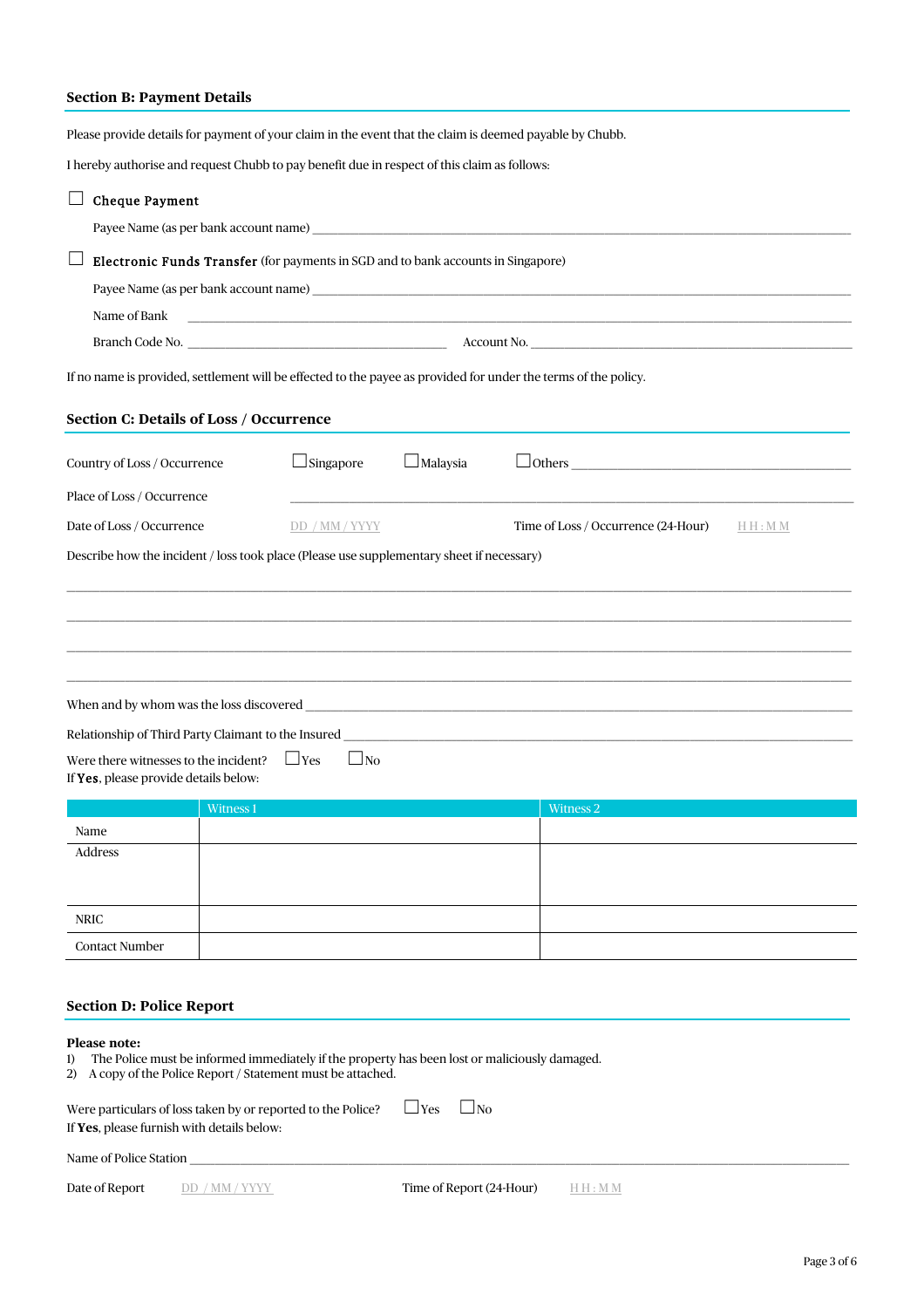| If <b>No</b> , please state reason(s) that the Loss was not reported to the Police: |  |
|-------------------------------------------------------------------------------------|--|
|-------------------------------------------------------------------------------------|--|

### **Section E: In Product Cases Only**

Please give details of the product alleged to have caused injury / damage; your opinion on cause; details of any defects; identity of distributor / retailer and other comments. (Please use supplementary sheet if necessary)

What duty did you owe to the Third Party Claimant, Injured person or Owner of damaged property?

How could you have prevented the incident?

#### Section F: Details Of Person(s) Injured

|  | $\Omega$ and $\Omega$ are $\Omega$ and $\Omega$ are $\Omega$ and $\Omega$ are $\Omega$ and $\Omega$ and $\Omega$ |
|--|------------------------------------------------------------------------------------------------------------------|

| Name, Address and Contact No. of<br>Person Injured                                                                        | Age | Nature of Injuries /<br><b>Remarks</b> | Name of Hospital The<br>Person Injured was<br>Conveyed To | Occupation / Nature of<br>Work |
|---------------------------------------------------------------------------------------------------------------------------|-----|----------------------------------------|-----------------------------------------------------------|--------------------------------|
|                                                                                                                           |     |                                        |                                                           |                                |
|                                                                                                                           |     |                                        |                                                           |                                |
|                                                                                                                           |     |                                        |                                                           |                                |
|                                                                                                                           |     |                                        |                                                           |                                |
| Is he / she in your employment?                                                                                           |     |                                        | $\Box$ Yes<br>$\Box$ No                                   |                                |
| Was he / she under the influence of intoxicating liquor or drugs at the time of accident?<br>If Yes, please give details: |     |                                        | $\square$ No<br>$\Box$ Yes                                |                                |
|                                                                                                                           |     |                                        |                                                           |                                |
| Was he / she guilty of misconduct, or of disobedience to instructions or rules?<br>If Yes, please state the nature:       |     |                                        | $\Box$ No<br>$\Box$ Yes                                   |                                |
|                                                                                                                           |     |                                        |                                                           |                                |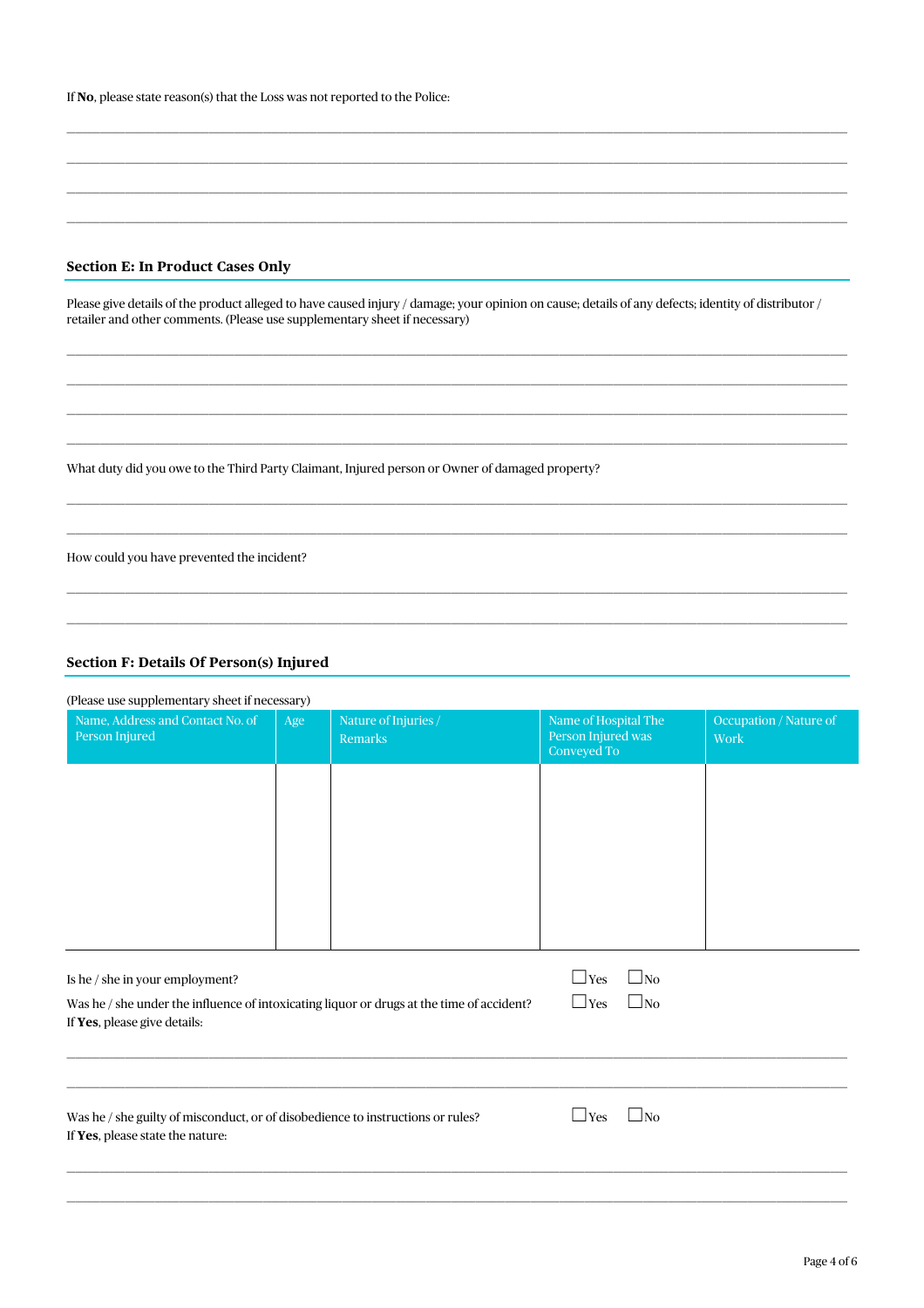## **Section G: Details of Property Damaged**

| (Please use supplementary sheet if necessary)                                                                                                    |                                        |                                             |                                                                       |
|--------------------------------------------------------------------------------------------------------------------------------------------------|----------------------------------------|---------------------------------------------|-----------------------------------------------------------------------|
| Name, Address and Contact No. of Owner<br>of Property Damaged                                                                                    | Name and Extent of Property<br>Damaged | Approximate Value<br>of Property<br>Damaged | <b>Estimated Cost of</b><br>Repairs to The<br><b>Property Damaged</b> |
| Has any claim been made upon you?<br>If Yes, please state details and attach all communications received from third party claimant(s):           |                                        | $\Box$ Yes<br>$\square$ No                  |                                                                       |
| Have you admitted responsibility in any way?<br>If Yes, please state the reason(s) for doing so:                                                 |                                        | $\Box$ Yes<br>$\Box$ No                     |                                                                       |
| <b>Section H: Any Other Insurance</b>                                                                                                            |                                        |                                             |                                                                       |
| Are there any other policies of insurance in force covering you or the subject matter in respect of this event?<br>If Yes, please specify below: |                                        |                                             | $\Box$ Yes<br>$\square$ No                                            |
| Name and Address of Insurance Company(s)                                                                                                         |                                        |                                             | Policy No(s).                                                         |
|                                                                                                                                                  |                                        |                                             |                                                                       |

 $\_$  , and the state of the state of the state of the state of the state of the state of the state of the state of the state of the state of the state of the state of the state of the state of the state of the state of the  $\_$  , and the state of the state of the state of the state of the state of the state of the state of the state of the state of the state of the state of the state of the state of the state of the state of the state of the

Are you claiming under any of the policies listed above?  $\Box$  Yes  $\Box$  Yes  $\Box$  No